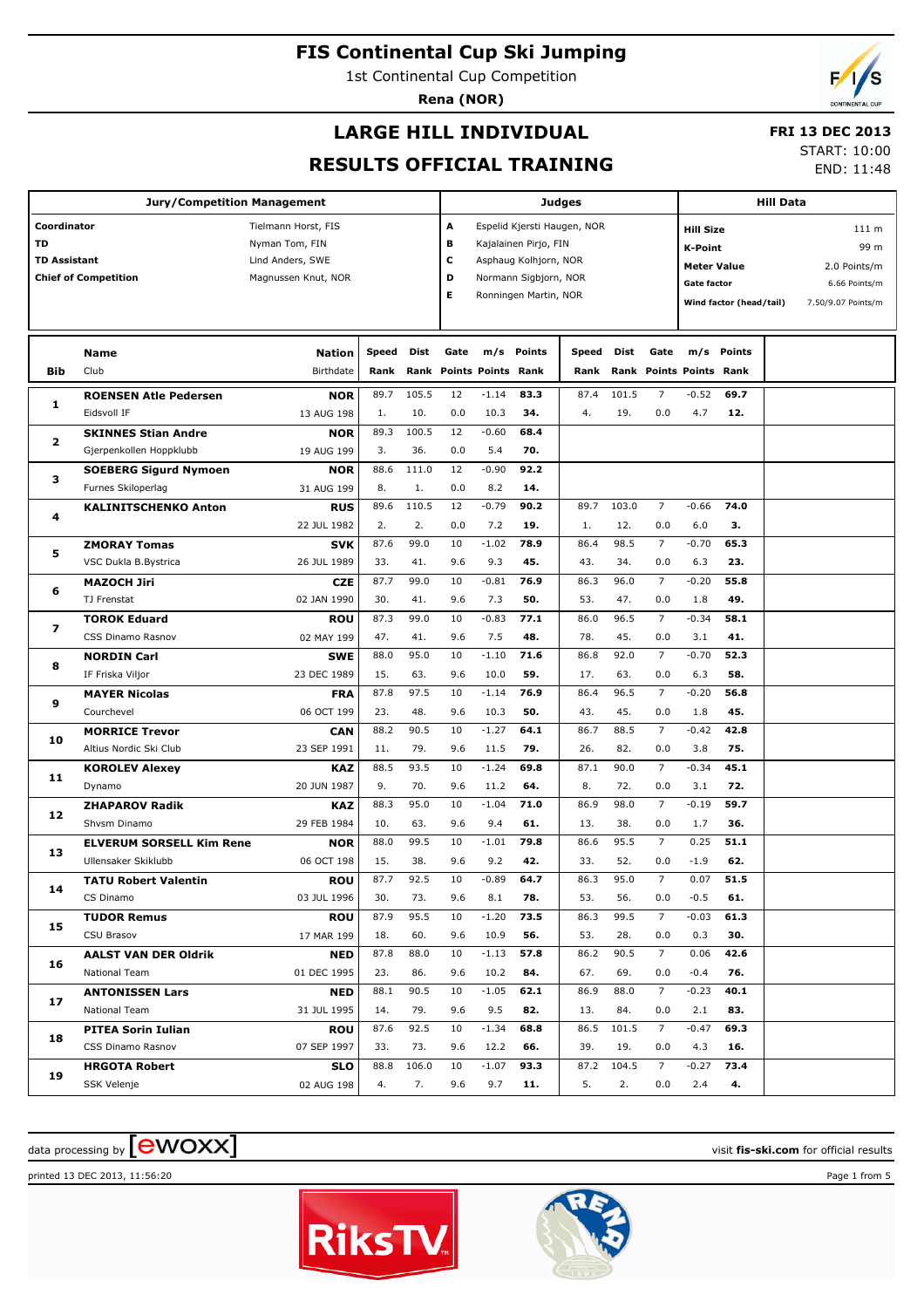1st Continental Cup Competition

**Rena (NOR)**



# **LARGE HILL INDIVIDUAL**

#### **FRI 13 DEC 2013**

**RESULTS OFFICIAL TRAINING**

START: 10:00 END: 11:48

| <b>Bib</b>                                                                         | Name<br>Club                   | Nation<br>Birthdate | Speed<br>Rank | Dist  | Gate<br>Rank Points Points Rank |         | m/s Points | Speed<br>Rank | Dist  | Gate<br>Rank Points Points Rank |         | m/s Points |  |
|------------------------------------------------------------------------------------|--------------------------------|---------------------|---------------|-------|---------------------------------|---------|------------|---------------|-------|---------------------------------|---------|------------|--|
|                                                                                    | <b>PASICHNYK Stepan</b>        | <b>UKR</b>          | 87.6          | 79.5  | 10                              | $-0.94$ | 39.1       | 86.1          | 83.5  | $\overline{7}$                  | $-0.08$ | 29.7       |  |
| 20                                                                                 | Kremenets ski school           | 09 JAN 1998         | 33.           | 90.   | 9.6                             | 8.5     | 90.        | 75.           | 86.   | 0.0                             | 0.7     | 87.        |  |
|                                                                                    | <b>WIT DE Ruben</b>            | NED                 | 87.9          | 87.5  | 10                              | $-1.09$ | 56.5       | 86.6          | 89.0  | $\overline{7}$                  | $-0.27$ | 42.4       |  |
| 21                                                                                 | National team                  | 02 FEB 1995         | 18.           | 87.   | 9.6                             | 9.9     | 86.        | 33.           | 81.   | 0.0                             | 2.4     | 77.        |  |
|                                                                                    | <b>BOYARINTSEV Vladislav</b>   | <b>RUS</b>          | 88.0          | 98.0  | 10                              | $-0.22$ | 69.6       | 86.4          | 96.0  | $\overline{7}$                  | $-0.56$ | 59.1       |  |
| 22                                                                                 | <b>CSKA</b>                    | 31 OCT 199          | 15.           | 47.   | 9.6                             | 2.0     | 65.        | 43.           | 47.   | 0.0                             | 5.1     | 39.        |  |
|                                                                                    | <b>SOMMER Pascal</b>           | SUI                 | 87.8          | 89.5  | 10                              | $-0.69$ | 56.9       | 86.3          | 90.0  | $\overline{7}$                  | $-0.41$ | 45.7       |  |
| 23                                                                                 | Am Bachtel Wald                | 29 JUN 1992         | 23.           | 84.   | 9.6                             | 6.3     | 85.        | 53.           | 72.   | 0.0                             | 3.7     | 69.        |  |
|                                                                                    | <b>BERGGAARD Mats Soehagen</b> | <b>NOR</b>          | 88.8          | 102.0 | 10                              | $-0.16$ | 77.1       | 87.1          | 99.0  | $\overline{7}$                  | 0.53    | 56.0       |  |
| 24                                                                                 | Stranden IL                    | 24 AUG 199          | 4.            | 29.   | 9.6                             | 1.5     | 48.        | 8.            | 31.   | 0.0                             | $-4.0$  | 47.        |  |
|                                                                                    | <b>VIRY David</b>              | <b>FRA</b>          | 87.8          | 90.0  | 10                              | $-0.54$ | 56.5       | 86.4          | 90.0  | $\overline{7}$                  | 0.54    | 37.9       |  |
| 25                                                                                 | Xonrupt                        | 09 MAR 198          | 23.           | 83.   | 9.6                             | 4.9     | 86.        | 43.           | 72.   | 0.0                             | $-4.1$  | 85.        |  |
|                                                                                    | <b>NOMME Martti</b>            | <b>EST</b>          | 87.6          | 92.5  | 10                              | $-0.65$ | 62.5       | 86.7          | 95.5  | $\overline{7}$                  | 0.05    | 52.6       |  |
| 26                                                                                 | Voru Sportschool               | 07 AUG 199          | 33.           | 73.   | 9.6                             | 5.9     | 81.        | 26.           | 52.   | 0.0                             | $-0.4$  | 57.        |  |
|                                                                                    | <b>MECHLER Maximilian</b>      | <b>GER</b>          | 88.2          | 106.0 | 10                              | $-0.14$ | 84.9       | 86.9          | 99.5  | $\overline{7}$                  | $-0.33$ | 64.0       |  |
| 27                                                                                 | <b>WSV Isny</b>                | 03 JAN 1984         | 11.           | 7.    | 9.6                             | 1.3     | 31.        | 13.           | 28.   | 0.0                             | 3.0     | 25.        |  |
|                                                                                    | <b>KULIKOV Sergei</b>          | <b>RUS</b>          | 87.7          | 98.5  | 10                              | 0.27    | 66.6       | 86.2          | 91.5  | $\overline{7}$                  | $-0.93$ | 53.4       |  |
| 28                                                                                 | <b>CSKA</b>                    | 20 APR 1994         | 30.           | 45.   | 9.6                             | $-2.0$  | 74.        | 67.           | 67.   | 0.0                             | 8.4     | 55.        |  |
|                                                                                    | <b>SCHMITT Martin</b>          | <b>GER</b>          | 88.2          | 105.0 | 10                              | 0.26    | 79.6       | 87.0          | 106.0 | $\overline{7}$                  | $-0.35$ | 77.2       |  |
| 29                                                                                 | SC Furtwangen                  | 29 JAN 1978         | 11.           | 15.   | 9.6                             | $-2.0$  | 43.        | 10.           | 1.    | 0.0                             | 3.2     | 1.         |  |
|                                                                                    | <b>RHOADS William</b>          | <b>USA</b>          | 87.8          | 100.0 | 10                              | 0.11    | 70.8       | 86.6          | 92.0  | $\overline{7}$                  | $-0.20$ | 47.8       |  |
| 30                                                                                 | <b>UOP Sports Clubs</b>        | 08 JUN 1995         | 23.           | 37.   | 9.6                             | $-0.8$  | 62.        | 33.           | 63.   | 0.0                             | 1.8     | 68.        |  |
|                                                                                    | <b>STJERNEN Andreas</b>        | <b>NOR</b>          | 88.7          | 103.5 | 10                              | $-0.39$ | 82.1       | 87.5          | 96.0  | $\overline{7}$                  | $-0.64$ | 59.8       |  |
| 31                                                                                 | Sprova IL                      | 30 JUL 1988         | 6.            | 20.   | 9.6                             | 3.5     | 39.        | 2.            | 47.   | 0.0                             | 5.8     | 34.        |  |
|                                                                                    | <b>JOHNSON Anders</b>          | <b>USA</b>          | 87.5          | 97.5  | 10                              | $-0.66$ | 72.6       | 87.2          | 90.0  | $\overline{7}$                  | 0.13    | 41.0       |  |
| 32                                                                                 |                                | 23 APR 1989         | 39.           | 48.   | 9.6                             | 6.0     | 58.        | 5.            | 72.   | 0.0                             | $-1.0$  | 81.        |  |
|                                                                                    | <b>KLYMCHUK Andrii</b>         | UKR                 |               |       |                                 |         |            |               |       |                                 |         |            |  |
| 33                                                                                 | Kremenets Ski School           | 10 DEC 1994         |               |       |                                 |         |            |               |       |                                 |         |            |  |
|                                                                                    | <b>STURSA Vojtech</b>          | <b>CZE</b>          | 87.5          | 93.0  | 10                              | $-0.70$ | 63.9       | 87.2          | 90.0  | $\overline{7}$                  | 0.00    | 42.0       |  |
| 34                                                                                 | Sk Nove mesto na morave        | 03 AUG 199          | 39.           | 72.   | 9.6                             | 6.3     | 80.        | 5.            | 72.   | 0.0                             | 0.0     | 78.        |  |
|                                                                                    | <b>ROWLEY Matthew</b>          | <b>CAN</b>          | 87.4          | 96.0  | 10                              | $-0.31$ | 66.4       | 86.6          | 85.5  | $\overline{7}$                  | $-0.71$ | 39.4       |  |
| 35                                                                                 | Altius Nordic Ski Club         | 04 JUN 1993         | 43.           | 58.   | 9.6                             | 2.8     | 75.        | 33.           | 85.   | 0.0                             | 6.4     | 84.        |  |
|                                                                                    | <b>HACEK Vit</b>               | CZE                 | 87.6          | 97.0  | 10                              | $-0.32$ | 68.5       | 86.7          | 93.0  | $\overline{7}$                  | $-0.46$ | 52.2       |  |
| 36                                                                                 |                                | 28 JUN 1994         | 33.           | 52.   | 9.6                             | 2.9     | 69.        | 26.           | 62.   | 0.0                             | 4.2     | 59.        |  |
|                                                                                    | <b>SOKOLENKO Konstantin</b>    | <b>KAZ</b>          | 87.1          | 97.0  | 10                              | $-0.33$ | 68.6       | 86.3          | 90.5  | $\overline{7}$                  | $-0.87$ | 50.9       |  |
| 37                                                                                 |                                | 09 NOV 198          | 54.           | 52.   | 9.6                             | 3.0     | 67.        | 53.           | 69.   | 0.0                             | 7.9     | 63.        |  |
|                                                                                    | <b>HOLIK Frantisek</b>         | CZE                 | 87.5          | 95.5  | 10                              | $-0.38$ | 66.0       | 86.7          | 92.0  | $\overline{7}$                  | $-0.51$ | 50.6       |  |
| 38                                                                                 | Lsk Lomnice nad popelkou       | 23 OCT 199          | 39.           | 60.   | 9.6                             | 3.4     | 77.        | 26.           | 63.   | 0.0                             | 4.6     | 65.        |  |
|                                                                                    | <b>KHALEZOV Alexander</b>      | <b>RUS</b>          | 87.8          | 83.0  | 10                              | $-0.42$ | 41.4       | 86.9          | 83.0  | 7                               | $-0.38$ | 31.4       |  |
| 39                                                                                 | <b>CSKA</b>                    | 02 DEC 1994         | 23.           | 89.   | 9.6                             | 3.8     | 89.        | 13.           | 87.   | 0.0                             | 3.4     | 86.        |  |
|                                                                                    | <b>VEREDYUK Volodymyr</b>      | UKR                 | 87.9          | 89.0  | 10                              | $-0.27$ | 52.0       | 86.7          | 88.5  | $\overline{7}$                  | $-0.17$ | 40.5       |  |
| 40                                                                                 | Vorokhta Ski School            | 07 APR 1993         | 18.           | 85.   | 9.6                             | 2.4     | 88.        | 26.           | 82.   | 0.0                             | 1.5     | 82.        |  |
|                                                                                    | <b>KARTA Samet</b>             | TUR                 | 86.0          | 96.0  | 10                              | $-0.42$ | 67.4       | 87.0          | 98.5  | $\overline{7}$                  | 0.23    | 57.3       |  |
| 41                                                                                 |                                | 09 SEP 1993         | 86.           | 58.   | 9.6                             | 3.8     | 72.        | 10.           | 34.   | 0.0                             | $-1.7$  | 42.        |  |
|                                                                                    | <b>POLYCHRONIDIS Nico</b>      | GRE                 | 88.7          | 105.0 | 10                              | $-0.46$ | 85.8       | 87.5          | 104.0 | $\overline{7}$                  | 0.26    | 68.0       |  |
| 42                                                                                 |                                | 08 NOV 198          | 6.            | 15.   | 9.6                             | 4.2     | 30.        | 2.            | 4.    | 0.0                             | $-2.0$  | 19.        |  |
| 43                                                                                 | <b>MORASSI Andrea</b>          | ITA                 | 87.9          | 103.5 | 10                              | $-0.33$ | 81.6       | 86.5          | 94.5  | $\overline{7}$                  | 0.27    | 49.0       |  |
|                                                                                    | G.S. FORESTALE                 | 30 AUG 198          | 18.           | 20.   | 9.6                             | 3.0     | 41.        | 39.           | 58.   | 0.0                             | $-2.0$  | 66.        |  |
| data processing by $\left[$ <b>CWOXX</b><br>visit fis-ski.com for official results |                                |                     |               |       |                                 |         |            |               |       |                                 |         |            |  |

printed 13 DEC 2013, 11:56:20 Page 2 from 5



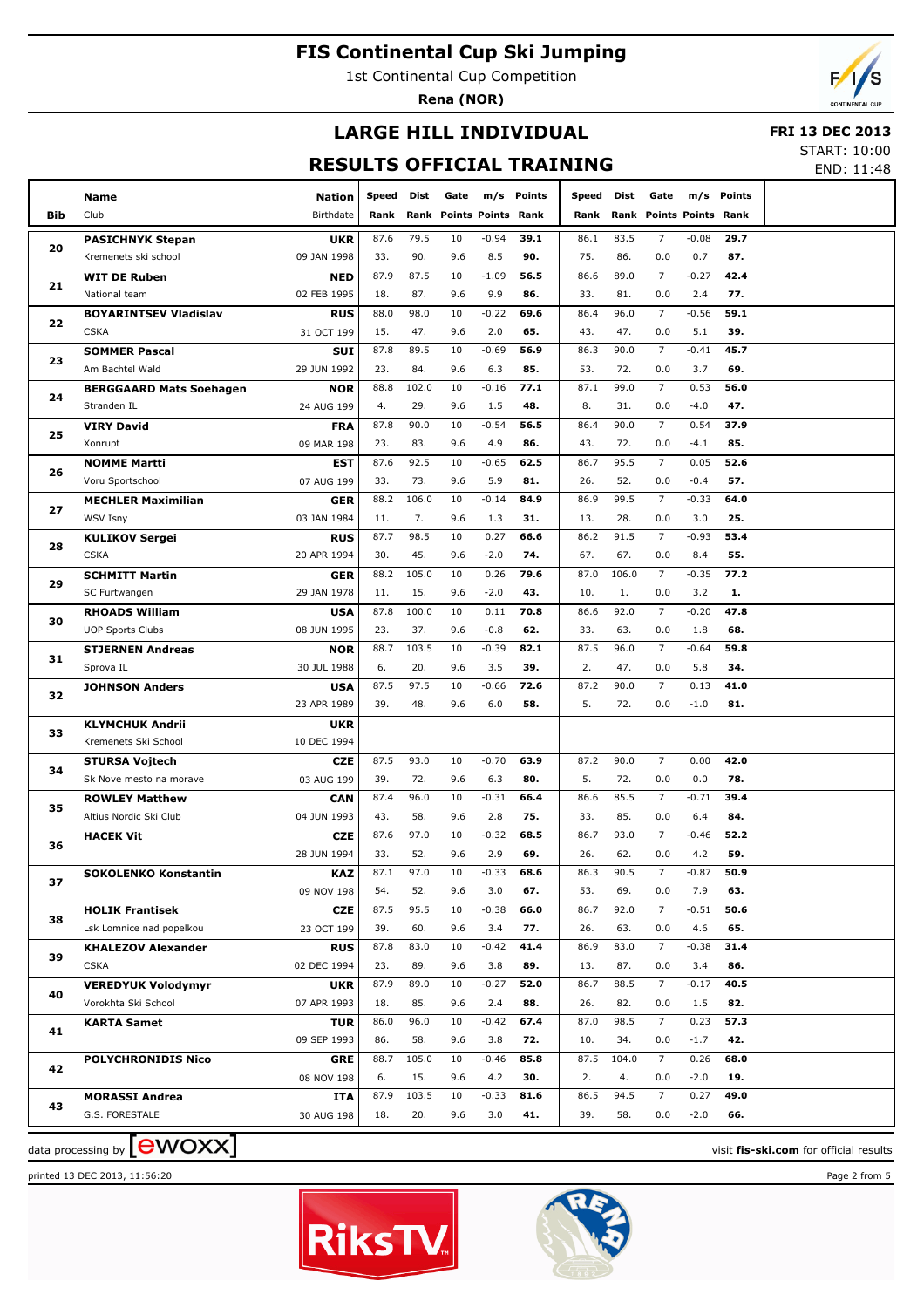1st Continental Cup Competition

**Rena (NOR)**



# **LARGE HILL INDIVIDUAL**

 **FRI 13 DEC 2013**

### **RESULTS OFFICIAL TRAINING**

START: 10:00 END: 11:48

| Bib | <b>Name</b><br>Club                | <b>Nation</b><br>Birthdate | Speed<br>Rank | Dist  | Gate<br>Rank Points Points Rank |         | m/s Points | Speed<br>Rank | Dist  | Gate           | Rank Points Points Rank | m/s Points |                                        |
|-----|------------------------------------|----------------------------|---------------|-------|---------------------------------|---------|------------|---------------|-------|----------------|-------------------------|------------|----------------------------------------|
|     | <b>EGLOFF Pascal</b>               | <b>SUI</b>                 | 87.9          | 105.5 | 10                              | $-0.08$ | 83.3       | 86.8          | 100.0 | $\overline{7}$ | 0.30                    | 59.8       |                                        |
| 44  | Grabserberg                        | 08 AUG 199                 | 18.           | 10.   | 9.6                             | 0.7     | 34.        | 17.           | 25.   | 0.0            | $-2.2$                  | 34.        |                                        |
|     | <b>KAELIN Pascal</b>               | <b>SUI</b>                 | 87.8          | 109.5 | 10                              | 0.23    | 88.9       | 86.8          | 103.5 | $\overline{7}$ | $-0.06$                 | 69.5       |                                        |
| 45  | Einsiedeln                         | 11 JAN 1993                | 23.           | 3.    | 9.6                             | $-1.7$  | 23.        | 17.           | 8.    | 0.0            | 0.5                     | 15.        |                                        |
|     | <b>GREIDERER Simon</b>             | <b>AUT</b>                 | 87.0          | 102.5 | 8                               | $-0.36$ | 89.5       | 86.8          | 103.5 | $\overline{7}$ | $-0.14$                 | 70.3       |                                        |
| 46  | HSV Absam-Bergisel-Tirol           | 18 JAN 1996                | 59.           | 26.   | 19.2                            | 3.3     | 22.        | 17.           | 8.    | 0.0            | 1.3                     | 11.        |                                        |
|     | <b>FRENETTE Peter</b>              | <b>USA</b>                 | 87.2          | 92.0  | 8                               | $-0.24$ | 67.4       | 86.5          | 90.5  | $\overline{7}$ | $-0.30$                 | 45.7       |                                        |
| 47  | New York Ski Ed Foundation         | 24 FEB 1992                | 50.           | 76.   | 19.2                            | 2.2     | 72.        | 39.           | 69.   | 0.0            | 2.7                     | 69.        |                                        |
|     | <b>LAMB Chris</b>                  | <b>USA</b>                 | 87.2          | 95.5  | 8                               | $-0.41$ | 75.9       | 86.7          | 97.5  | $\overline{7}$ | $-0.22$                 | 59.0       |                                        |
| 48  | Andover Outing Club                | 21 JUN 1989                | 50.           | 60.   | 19.2                            | 3.7     | 53.        | 26.           | 40.   | 0.0            | 2.0                     | 40.        |                                        |
|     | <b>SAMMELSELG Siim-Tanel</b>       | EST                        | 86.9          | 91.5  | 8                               | $-0.49$ | 68.6       | 86.5          | 92.0  | $\overline{7}$ | $-0.27$                 | 48.4       |                                        |
| 49  | Nomme Sportclub, Lahden Hiihtoseur | 18 MAY 199                 | 63.           | 77.   | 19.2                            | 4.4     | 67.        | 39.           | 63.   | 0.0            | 2.4                     | 67.        |                                        |
|     | <b>HEISKANEN Sami</b>              | <b>FIN</b>                 | 87.3          | 102.5 | 8                               | $-0.49$ | 90.6       | 86.7          | 104.0 | $\overline{7}$ | 0.17                    | 68.7       |                                        |
| 50  | Puijon Hiihtoseura                 | 14 OCT 199                 | 47.           | 26.   | 19.2                            | 4.4     | 16.        | 26.           | 4.    | 0.0            | $-1.3$                  | 17.        |                                        |
|     | <b>FUHRE Jan</b>                   | NOR                        | 87.1          | 103.5 | 8                               | $-0.50$ | 92.7       | 86.4          | 100.0 | $\overline{7}$ | 0.36                    | 59.3       |                                        |
| 51  | Vikersund If                       | 02 JAN 1991                | 54.           | 20.   | 19.2                            | 4.5     | 12.        | 43.           | 25.   | 0.0            | $-2.7$                  | 38.        |                                        |
|     | <b>FORFANG Johann Andre</b>        | <b>NOR</b>                 | 87.2          | 105.5 | 8                               | $-0.33$ | 95.2       | 86.4          | 98.0  | $\overline{7}$ | 0.45                    | 54.6       |                                        |
| 52  | Tromsoe Skiklubb                   | 04 JUL 1995                | 50.           | 10.   | 19.2                            | 3.0     | 8.         | 43.           | 38.   | 0.0            | $-3.4$                  | 54.        |                                        |
|     | <b>MANDL Ziga</b>                  | <b>SLO</b>                 | 87.3          | 105.5 | 8                               | 0.03    | 92.0       | 86.3          | 102.5 | $\overline{7}$ | 0.59                    | 62.6       |                                        |
| 53  | SSK Costella Ilirija               | 13 JAN 1990                | 47.           | 10.   | 19.2                            | $-0.2$  | 15.        | 53.           | 14.   | 0.0            | $-4.4$                  | 29.        |                                        |
|     | <b>SEMENIC Anze</b>                | <b>SLO</b>                 | 87.0          | 107.0 | 8                               | $-0.24$ | 97.4       | 86.3          | 100.0 | $\overline{7}$ | 0.28                    | 59.9       |                                        |
| 54  | <b>NSK Trzic Trifix</b>            | 01 AUG 199                 | 59.           | 6.    | 19.2                            | 2.2     | 7.         | 53.           | 25.   | 0.0            | $-2.1$                  | 33.        |                                        |
|     | <b>PEIER Killian</b>               | <b>SUI</b>                 | 86.6          | 97.0  | 8                               | $-0.06$ | 75.7       | 85.6          | 97.0  | $\overline{7}$ | 0.10                    | 55.2       |                                        |
| 55  | Vallee du Joux                     | 28 MAR 199                 | 76.           | 52.   | 19.2                            | 0.5     | 54.        | 87.           | 43.   | 0.0            | $-0.8$                  | 51.        |                                        |
|     | <b>MUMINOV Sabirzhan</b>           | KAZ                        | 87.4          | 94.5  | 8                               | $-0.31$ | 73.0       | 86.3          | 90.0  | $\overline{7}$ | $-0.12$                 | 43.1       |                                        |
| 56  |                                    | 16 APR 1994                | 43.           | 65.   | 19.2                            | 2.8     | 57.        | 53.           | 72.   | 0.0            | 1.1                     | 74.        |                                        |
| 57  | <b>HORLACHER Kevin</b>             | <b>GER</b>                 | 87.2          | 101.0 | 8                               | $-0.16$ | 84.7       | 86.2          | 95.5  | $\overline{7}$ | $-0.19$                 | 54.7       |                                        |
|     | SC Degenfeld                       | 24 SEP 1989                | 50.           | 34.   | 19.2                            | 1.5     | 32.        | 67.           | 52.   | 0.0            | 1.7                     | 53.        |                                        |
| 58  | <b>HAUER Joachim</b>               | <b>NOR</b>                 | 86.7          | 97.5  | 8                               | $-0.25$ | 78.5       | 86.0          | 95.0  | $\overline{7}$ | $-0.36$                 | 55.3       |                                        |
|     | Bekkelaget SK                      | 02 FEB 1991                | 71.           | 48.   | 19.2                            | 2.3     | 46.        | 78.           | 56.   | 0.0            | 3.3                     | 50.        |                                        |
| 59  | <b>RUDA Adam</b>                   | <b>POL</b>                 | 86.5          | 93.5  | 8                               | $-0.19$ | 69.9       | 86.0          | 90.0  | $\overline{7}$ | $-0.30$                 | 44.7       |                                        |
|     | ZTS Zakucie Zagorz                 | 18 NOV 199                 | 79.           | 70.   | 19.2                            | 1.7     | 63.        | 78.           | 72.   | 0.0            | 2.7                     | 73.        |                                        |
| 60  | <b>TANDE Daniel-Andre</b>          | <b>NOR</b>                 | 87.1          | 97.5  | 8                               | $-0.21$ | 78.1       | 86.4          | 99.5  | $\overline{7}$ | $-0.24$                 | 63.2       |                                        |
|     | Kongsberg IF                       | 24 JAN 1994                | 54.           | 48.   | 19.2                            | 1.9     | 47.        | 43.           | 28.   | 0.0            | 2.2                     | 27.        |                                        |
| 61  | <b>KOIVURANTA Anssi</b>            | <b>FIN</b>                 | 87.0          | 102.5 | 8                               | $-0.21$ | 88.1       | 86.6          | 101.0 | $\overline{7}$ | 0.06                    | 63.6       |                                        |
|     | Kuusamon Erä-Veikot                | 03 JUL 1988                | 59.           | 26.   | 19.2                            | 1.9     | 26.        | 33.           | 22.   | 0.0            | $-0.4$                  | 26.        |                                        |
| 62  | <b>KOREK Dusty</b>                 | <b>CAN</b>                 | 86.8          | 99.0  | 8                               | $-0.30$ | 81.9       | 86.3          | 96.0  | $\overline{7}$ | $-0.10$                 | 54.9       |                                        |
|     | Altius Nordic ski club             | 14 APR 1995                | 68.           | 41.   | 19.2                            | 2.7     | 40.        | 53.           | 47.   | 0.0            | 0.9                     | 52.        |                                        |
| 63  | <b>GRIMSRUD Simen Key</b>          | <b>NOR</b>                 | 86.7          | 94.0  | 8                               | $-0.24$ | 71.4       | 86.2          | 97.0  | $\overline{7}$ | $-0.12$                 | 57.1       |                                        |
|     | Asker Skiklubb                     | 22 MAR 199                 | 71.           | 68.   | 19.2                            | 2.2     | 60.        | 67.           | 43.   | 0.0            | 1.1                     | 43.        |                                        |
| 64  | <b>SWENSEN Vegard</b>              | <b>NOR</b>                 | 87.5          | 105.0 | 8                               | $-0.27$ | 93.6       | 87.0          | 102.5 | $\overline{7}$ | $-0.12$                 | 68.1       |                                        |
|     | Asker Skiklubb                     | 22 OCT 198                 | 39.           | 15.   | 19.2                            | 2.4     | 10.        | 10.           | 14.   | 0.0            | 1.1                     | 18.        |                                        |
| 65  | <b>QUECK Danny</b>                 | GER                        | 87.0          | 103.5 | 8                               | $-0.46$ | 92.4       | 86.8          | 104.5 | $\overline{7}$ | 0.18                    | 69.7       |                                        |
|     | WSV 08 Lauscha                     | 17 SEP 1989                | 59.           | 20.   | 19.2                            | 4.2     | 13.        | 17.           | 2.    | 0.0            | $-1.3$                  | 12.        |                                        |
| 66  | <b>KLINGA Sebastian</b>            | FIN                        | 86.8          | 99.5  | 8                               | $-0.27$ | 82.6       | 86.4          | 98.5  | $\overline{7}$ | 0.25                    | 57.1       |                                        |
|     | Lahden Hiihtoseura                 | 26 APR 1992                | 68.           | 38.   | 19.2                            | 2.4     | 38.        | 43.           | 34.   | 0.0            | $-1.9$                  | 43.        |                                        |
| 67  | <b>POGRAJC Andraz</b>              | <b>SLO</b>                 | 87.1          | 103.0 | 8                               | $-0.31$ | 90.0       | 86.3          | 102.5 | $\overline{7}$ | 0.20                    | 65.5       |                                        |
|     | SSK Costella Ilirija               | 26 SEP 1991                | 54.           | 24.   | 19.2                            | 2.8     | 21.        | 53.           | 14.   | 0.0            | $-1.5$                  | 22.        |                                        |
|     | data processing by <b>[CWOXX]</b>  |                            |               |       |                                 |         |            |               |       |                |                         |            | visit fis-ski.com for official results |

printed 13 DEC 2013, 11:56:20 Page 3 from 5



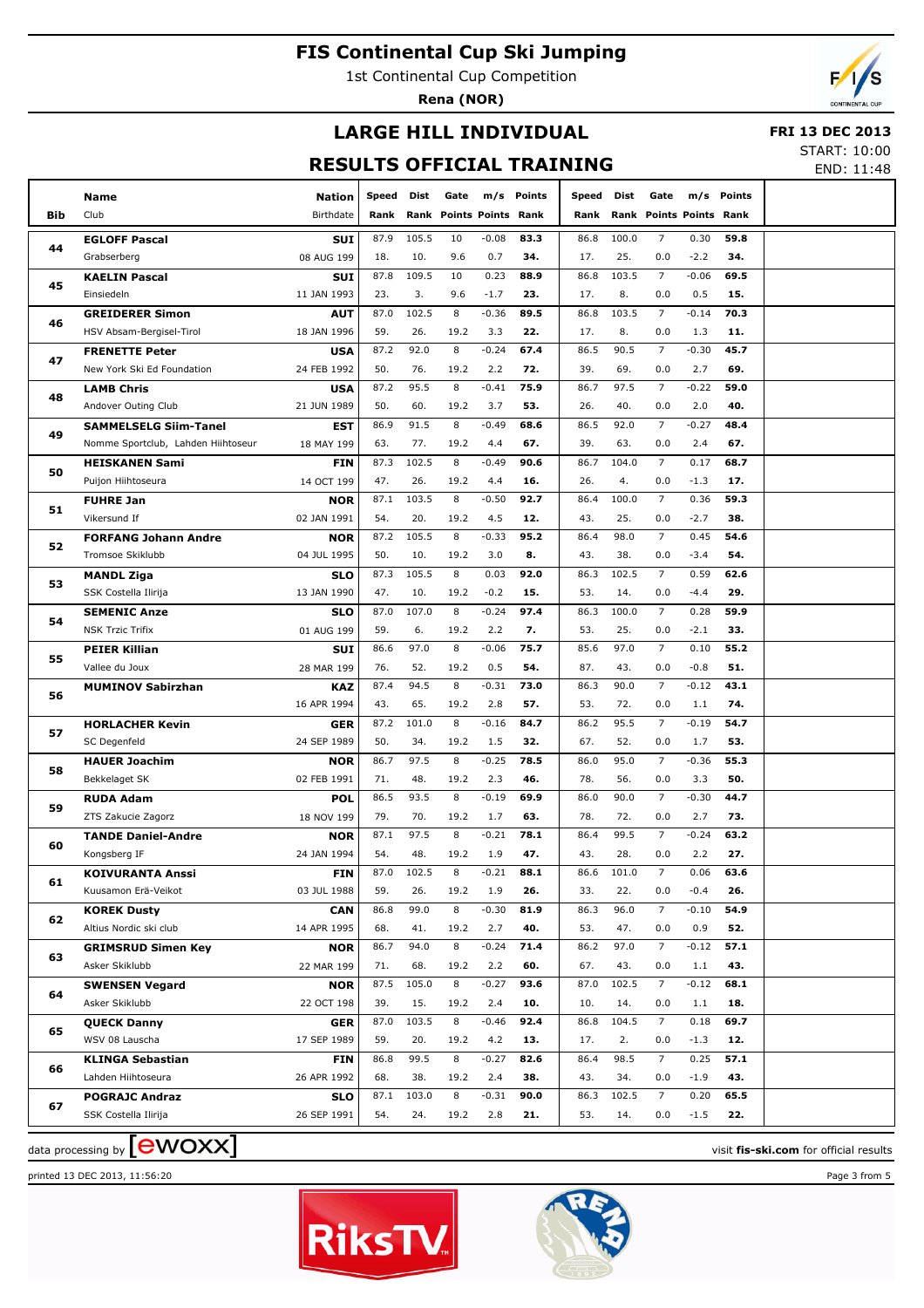1st Continental Cup Competition

**Rena (NOR)**



END: 11:48

# **LARGE HILL INDIVIDUAL**

#### **FRI 13 DEC 2013** START: 10:00

**RESULTS OFFICIAL TRAINING**

|     | Name                                  | <b>Nation</b>            | Speed       | Dist        | Gate                      | m/s         | Points     | Speed       | Dist        | Gate                           | m/s            | Points      |  |
|-----|---------------------------------------|--------------------------|-------------|-------------|---------------------------|-------------|------------|-------------|-------------|--------------------------------|----------------|-------------|--|
| Bib | Club                                  | Birthdate                | Rank        |             | <b>Rank Points Points</b> |             | Rank       | Rank        |             | <b>Rank Points Points Rank</b> |                |             |  |
|     | <b>KANTYKA Przemyslaw</b>             | <b>POL</b>               | 86.7        | 97.0        | 8                         | $-0.46$     | 79.4       | 86.1        | 97.5        | $\overline{7}$                 | 0.14           | 56.0        |  |
| 68  | Lks Klimczok bystra                   | 15 DEC 1996              | 71.         | 52.         | 19.2                      | 4.2         | 44.        | 75.         | 40.         | 0.0                            | $-1.0$         | 47.         |  |
|     | <b>RUTKOWSKI Lukasz</b>               | <b>POL</b>               | 86.8        | 96.5        | 8                         | $-0.21$     | 76.1       | 86.0        | 94.5        | $\overline{7}$                 | 0.04           | 50.7        |  |
| 69  | TS Wisla Zakopane                     | 22 JAN 1988              | 68.         | 57.         | 19.2                      | 1.9         | 52.        | 78.         | 58.         | 0.0                            | $-0.3$         | 64.         |  |
|     | <b>WOLNY Jakub</b>                    | <b>POL</b>               | 86.6        | 99.5        | 8                         | $-0.33$     | 83.2       | 85.8        | 94.5        | $\overline{7}$                 | $-0.22$        | 53.0        |  |
| 70  | Lks Klimczok bystra                   | 15 MAY 199               | 76.         | 38.         | 19.2                      | 3.0         | 37.        | 83.         | 58.         | 0.0                            | 2.0            | 56.         |  |
| 71  | <b>KRAMARSIC Matic</b>                | <b>SLO</b>               | 86.9        | 98.5        | 8                         | $-0.56$     | 83.3       | 86.1        | 94.0        | $\overline{7}$                 | $-0.23$        | 52.1        |  |
|     | SSK Costella Ilirija                  | 02 FEB 1990              | 63.         | 45.         | 19.2                      | 5.1         | 34.        | 75.         | 61.         | 0.0                            | 2.1            | 60.         |  |
| 72  | <b>SJOEEN Phillip</b>                 | <b>NOR</b>               | 86.7        | 103.0       | 8                         | $-0.38$     | 90.6       |             |             |                                |                |             |  |
|     | Bekkelaget Sk                         | 24 DEC 1995              | 71.         | 24.         | 19.2                      | 3.4         | 16.        |             |             |                                |                |             |  |
| 73  | <b>BRANDT Johan Martin</b>            | <b>NOR</b>               | 86.9        | 101.5       | 8                         | $-0.19$     | 85.9       | 85.7        | 97.5        | $\overline{7}$                 | $-0.30$        | 59.7        |  |
|     | Steinkjer Skiklubb                    | 24 DEC 1987              | 63.         | 30.         | 19.2                      | 1.7         | 29.        | 84.         | 40.         | 0.0                            | 2.7            | 36.         |  |
| 74  | <b>MIETUS Grzegorz</b>                | <b>POL</b>               | 86.9        | 91.5        | 8                         | $-0.39$     | 67.7       | 86.2        | 89.5        | $\overline{7}$                 | $-0.10$        | 41.9        |  |
|     | AZS ZAKOPANE                          | 20 FEB 1993              | 63.         | 77.         | 19.2                      | 3.5         | 71.        | 67.         | 79.         | 0.0                            | 0.9            | 79.         |  |
| 75  | <b>WOHLGENANNT Ulrich</b>             | <b>AUT</b>               | 86.5        | 87.5        | 8                         | $-0.54$     | 61.1       | 85.7        | 89.5        | $\overline{7}$                 | $-0.06$        | 41.5        |  |
|     | SK Kehlegg-Vorarlberg                 | 01 AUG 199               | 79.         | 87.         | 19.2                      | 4.9         | 83.        | 84.         | 79.         | 0.0                            | 0.5            | 80.         |  |
| 76  | <b>STAUDER Christoph</b>              | <b>AUT</b>               | 87.1        | 101.5       | 8                         | $-0.45$     | 88.3       | 86.2        | 103.5       | $\overline{7}$                 | $-0.07$        | 69.6        |  |
|     | SV Innsbruck-Bergisel-Tirol           | 11 MAY 199               | 54.         | 30.         | 19.2                      | 4.1         | 25.        | 67.         | 8.          | 0.0                            | 0.6            | 14.         |  |
| 77  | <b>LEJA Krzysztof</b>                 | <b>POL</b>               | 86.3        | 90.5        | 8                         | $-0.45$     | 66.3       | 85.7        | 91.5        | $\overline{7}$                 | $-0.08$        | 45.7        |  |
|     | AZS ZAKOPANE                          | 21 FEB 1996              | 82.         | 79.         | 19.2                      | 4.1         | 76.        | 84.         | 67.         | 0.0                            | 0.7            | 69.         |  |
| 78  | <b>HULA Stefan</b>                    | <b>POL</b>               | 86.7        | 107.5       | 8                         | $-0.29$     | 98.8       | 86.3        | 104.0       | $\overline{7}$                 | $-0.20$        | 71.8        |  |
|     | WKS Zakopane                          | 29 SEP 1986              | 71.         | 4.          | 19.2                      | 2.6         | 3.         | 53.         | 4.          | 0.0                            | 1.8            | 9.          |  |
| 79  | <b>POPPINGER Manuel</b>               | <b>AUT</b>               | 86.9        | 106.0       | 8                         | $-0.08$     | 93.9       | 86.2        | 100.5       | $\overline{7}$                 | $-0.17$        | 64.5        |  |
|     | SV Innsbruck-Bergisel-Tirol           | 19 MAY 198               | 63.         | 7.          | 19.2                      | 0.7         | 9.         | 67.         | 23.         | 0.0                            | 1.5            | 24.         |  |
| 80  | <b>LANISEK Anze</b>                   | <b>SLO</b>               | 87.4        | 107.5       | 8                         | $-0.17$     | 97.7       | 86.8        | 103.5       | $\overline{7}$                 | $-0.35$        | 72.2        |  |
|     | <b>Ssk Menges</b>                     | 20 APR 1996              | 43.         | 4.<br>104.5 | 19.2<br>8                 | 1.5<br>0.01 | 6.<br>90.1 | 17.         | 8.<br>101.5 | 0.0<br>$\overline{7}$          | 3.2<br>$-0.08$ | 8.          |  |
| 81  | <b>MAYLAENDER Jan</b><br>SC Degenfeld | <b>GER</b><br>29 MAR 199 | 87.6<br>33. | 19.         | 19.2                      | $-0.1$      | 20.        | 86.6<br>33. | 19.         | 0.0                            | 0.7            | 65.7<br>21. |  |
|     | <b>KOCH Martin</b>                    | <b>AUT</b>               | 87.4        | 105.0       | 8                         | 0.08        | 90.6       | 86.8        | 99.0        | $\overline{7}$                 | $-0.09$        | 60.8        |  |
| 82  | SV Villach-Kaernten                   | 22 JAN 1982              | 43.         | 15.         | 19.2                      | $-0.6$      | 16.        | 17.         | 31.         | 0.0                            | 0.8            | 31.         |  |
|     | <b>DIETHART Thomas</b>                | <b>AUT</b>               | 85.2        | 97.0        | 6                         | $-0.23$     | 86.7       | 86.0        | 103.0       | $\overline{7}$                 | $-0.55$        | 73.0        |  |
| 83  | UVB Hinzenbach-Oberoesterreich        | 25 FEB 1992              | 90.         | 52.         | 28.6                      | 2.1         | 28.        | 78.         | 12.         | 0.0                            | 5.0            | 6.          |  |
|     | <b>MAEAETTAE Jarkko</b>               | <b>FIN</b>               | 85.8        | 94.5        | 6                         | $-0.51$     | 84.2       | 86.3        | 95.5        | 7                              | $-0.35$        | 56.2        |  |
| 84  | Kainuun Hiihtoseura                   | 28 DEC 1994              | 88.         | 65.         | 28.6                      | 4.6         | 33.        | 53.         | 52.         | 0.0                            | 3.2            | 46.         |  |
|     | <b>HAYBOECK Michael</b>               | <b>AUT</b>               | 86.6        | 105.5       | 6                         | $-0.75$     | 108.4      | 86.8        | 104.0       | $\overline{7}$                 | $-0.49$        | 74.4        |  |
| 85  | UVB Hinzenbach-Oberoesterreich        | 05 MAR 199               | 76.         | 10.         | 28.6                      | 6.8         | 1.         | 17.         | 4.          | 0.0                            | 4.4            | 2.          |  |
|     | <b>SCHIFFNER Markus</b>               | <b>AUT</b>               | 85.8        | 90.5        | 6                         | $-0.45$     | 75.7       | 86.3        | 98.5        | 7                              | $-0.44$        | 63.0        |  |
| 86  | UVB Hinzenbach-Oberoesterreich        | 05 JUN 1992              | 88.         | 79.         | 28.6                      | 4.1         | 54.        | 53.         | 34.         | 0.0                            | 4.0            | 28.         |  |
|     | <b>DEZMAN Nejc</b>                    | <b>SLO</b>               | 86.1        | 94.0        | 6                         | $-0.92$     | 86.9       | 86.4        | 96.0        | $\overline{7}$                 | $-0.71$        | 60.4        |  |
| 87  | SK Triglav Kranj                      | 07 DEC 1992              | 84.         | 68.         | 28.6                      | 8.3         | 27.        | 43.         | 47.         | 0.0                            | 6.4            | 32.         |  |
|     | <b>LEYHE Stephan</b>                  | <b>GER</b>               | 86.1        | 94.5        | 6                         | $-1.01$     | 88.8       | 86.2        | 99.0        | $\overline{7}$                 | $-0.64$        | 65.8        |  |
| 88  | SC Willingen                          | 05 JAN 1992              | 84.         | 65.         | 28.6                      | 9.2         | 24.        | 67.         | 31.         | 0.0                            | 5.8            | 20.         |  |
|     | <b>EISENBICHLER Markus</b>            | <b>GER</b>               | 86.4        | 101.0       | 6                         | $-0.67$     | 98.7       | 86.8        | 100.5       | $\overline{7}$                 | $-1.05$        | 72.5        |  |
| 89  | <b>TSV Siegsdorf</b>                  | 03 APR 1991              | 81.         | 34.         | 28.6                      | 6.1         | 4.         | 17.         | 23.         | 0.0                            | 9.5            | 7.          |  |
|     | <b>DAMJAN Jernej</b>                  | <b>SLO</b>               | 86.0        | 101.5       | 6                         | $-0.51$     | 98.2       | 86.4        | 102.5       | $\overline{7}$                 | $-0.53$        | 71.8        |  |
| 90  | SSK Sam Ihan                          | 28 MAY 198               | 86.         | 30.         | 28.6                      | 4.6         | 5.         | 43.         | 14.         | 0.0                            | 4.8            | 9.          |  |
|     | <b>WENIG Daniel</b>                   | <b>GER</b>               | 86.2        | 101.5       | 6                         | $-0.77$     | 100.6      | 86.3        | 102.0       | $\overline{7}$                 | $-0.79$        | 73.2        |  |
| 91  | SK Berchtesgaden                      | 12 AUG 199               | 83.         | 30.         | 28.6                      | 7.0         | 2.         | 53.         | 18.         | 0.0                            | 7.2            | 5.          |  |
|     |                                       |                          |             |             |                           |             |            |             |             |                                |                |             |  |





data processing by **CWOXX** and  $\overline{A}$  and  $\overline{B}$  wisit **fis-ski.com** for official results

printed 13 DEC 2013, 11:56:20 Page 4 from 5